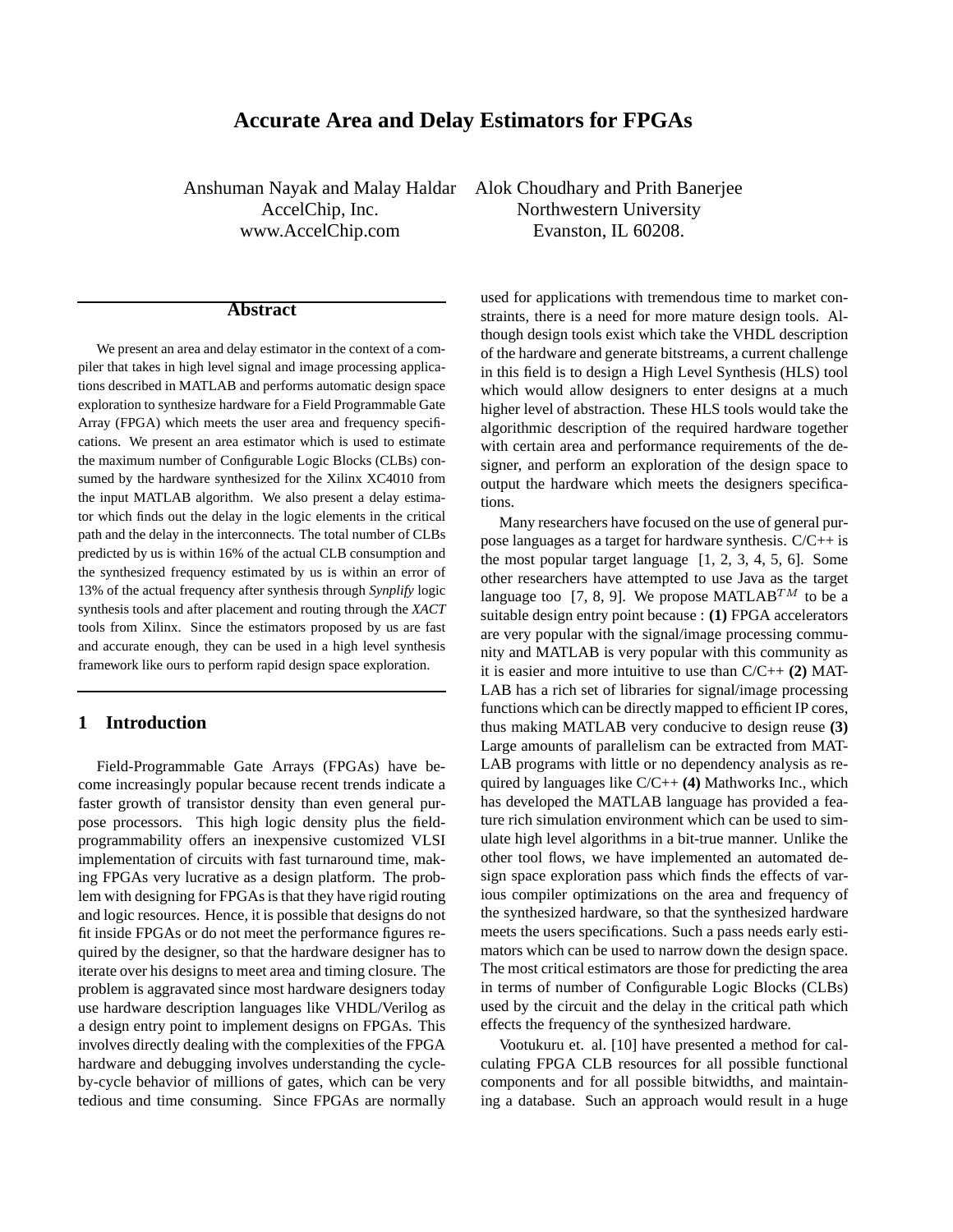database and is hence not useful for use with a HLS framework. Some other researches [11] have proposed fast mapping heuristics. Our method has a single estimation function per functional component and is hence very useful as a fast area predictor. A lot of work has also been done in estimating the frequency from a high level description. Dutt et. al. [12] have proposed computing the area-delay attributes for all the component instantiations and storing in a database to be used for component selection and binding. Since this is very storage inefficient, they again propose [13] a constructive approach in which the component instantiations are generated on demand and the areadelay metrics calculated. The advantage of such a system is that unlike most HLS solutions which are technologyindependent, and hence inaccurate, a solution tweaked to a particular technology can be estimated. Timmer et. al. [14] propose a technique in which they start with a worst case implementation of the design with maximum area cost and progressively try to improve upon the area cost of the design by different scheduling techniques. The output of each scheduling technique is a design implementation with a different area cost. The delay of each implementation is found by maintaining a database of RT components. This gives different design points on the area-delay curve. Nemani et. al. [15] propose a simple technology-independent model for predicting the delay of control logic, given the Boolean equations for the logic. The major disadvantages of all these techniques is that they are not fast estimators so that they cannot be used with a high level synthesis compiler. Jha and Dutt have also proposed a framework [16] in which they develop a set of estimation functions that generate area-delay metrics on-line. The advantage of such a technique is that the size of the database is now manageable, but the disadvantage is that they assume the interconnect delay to be zero. Since routing delay in the FPGAs is very prominent, our approach estimates the interconnection delay in addition to the delay in the datapath.

The contribution of the paper can be summarized as follows:

- We present a technique to estimate the number of CLBs consumed by an algorithm written in MATLAB.
- We present a technique to estimate the frequency of the synthesized hardware for an algorithm written in MATLAB.

This work presents an automated way of improving the hardware generated by the MATCH compiler [20]. The rest of the paper is organized as follows. Section 2 presents an overview of our compiler. Section 3 outlines our area estimation framework while section 4 presents our delay estimator. We present some experimental results in Section 5 and conclude in Section 6.

#### **2 Overview of the MATCH Compiler**

The MATCH compiler [24] takes in the description of an application in MATLAB and partitions it into software to be executed on general purpose and embedded processors and hardware to be mapped to FPGAs. The hardware generated are targeted for the Xilinx FPGAs on the  $Wildchild^{TM}$ board from Annapolis Micro Systems. In this paper, we address the issues involved in generating an efficient hardware once the frontend of the compiler has partitioned the system into hardware and software. In particular, we focus on developing certain early estimators to be used within our framework to choose the proper optimizations so that the synthesized hardware meets the user specifications. Figure 1 shows an overview of our compiler. The input MAT-LAB code is parsed in to develop a MATLAB AST based on a grammar developed by us [20]. Since MATLAB is a dynamically typed language, the type and shape of the variables are unknown at compile time. Hence, a compiler phase infers the type of the variables and dimensions of the matrices and uses this information to scalarize the MAT-LAB AST. The AST is then levelized wherein complex expressions are broken down into simple expressions with at most three operands. A dependency analysis phase infers the control and data dependencies present in the AST. A precision and error analysis phase [21] infers the optimum number of bits required for representing the variables in the MATLAB AST and generates a resource optimized VHDL AST. A memory packing phase [21] packs more than one array element into a single memory location depending on the array precision and optimizes on the number of memory accesses. The parallelization phase [25] extracts fine grain parallelism within a single FPGA based on a prediction of the available FPGA resources. A coarse grain parallelizing phase finds out the optimal alignment and distribution of data and loop computations across multiple FPGAs. The IP core integration pass [27] automatically instantiates optimized Intellectual Property cores for the target architecture followed by the pipelining [22] and scheduling pass [26] to generate pipelined hardware. The area/delay estimation pass sits on top of most of the optimization passes. For example, the parallelization pass uses these estimators to find out the maximum factor by which the MATLAB loops can be unrolled as unrolling would lead to instantiation of more resources. The output VHDL code is then passed through commercial synthesis and place and route tools to generate a netlist and bit-stream for the FPGAs. In this paper, we describe in detail, the area and delay estimators which are used by the other optimization passes.

#### **3 Area Estimation**

One of the most important constraints required by a FPGA hardware designer is that a design fits inside the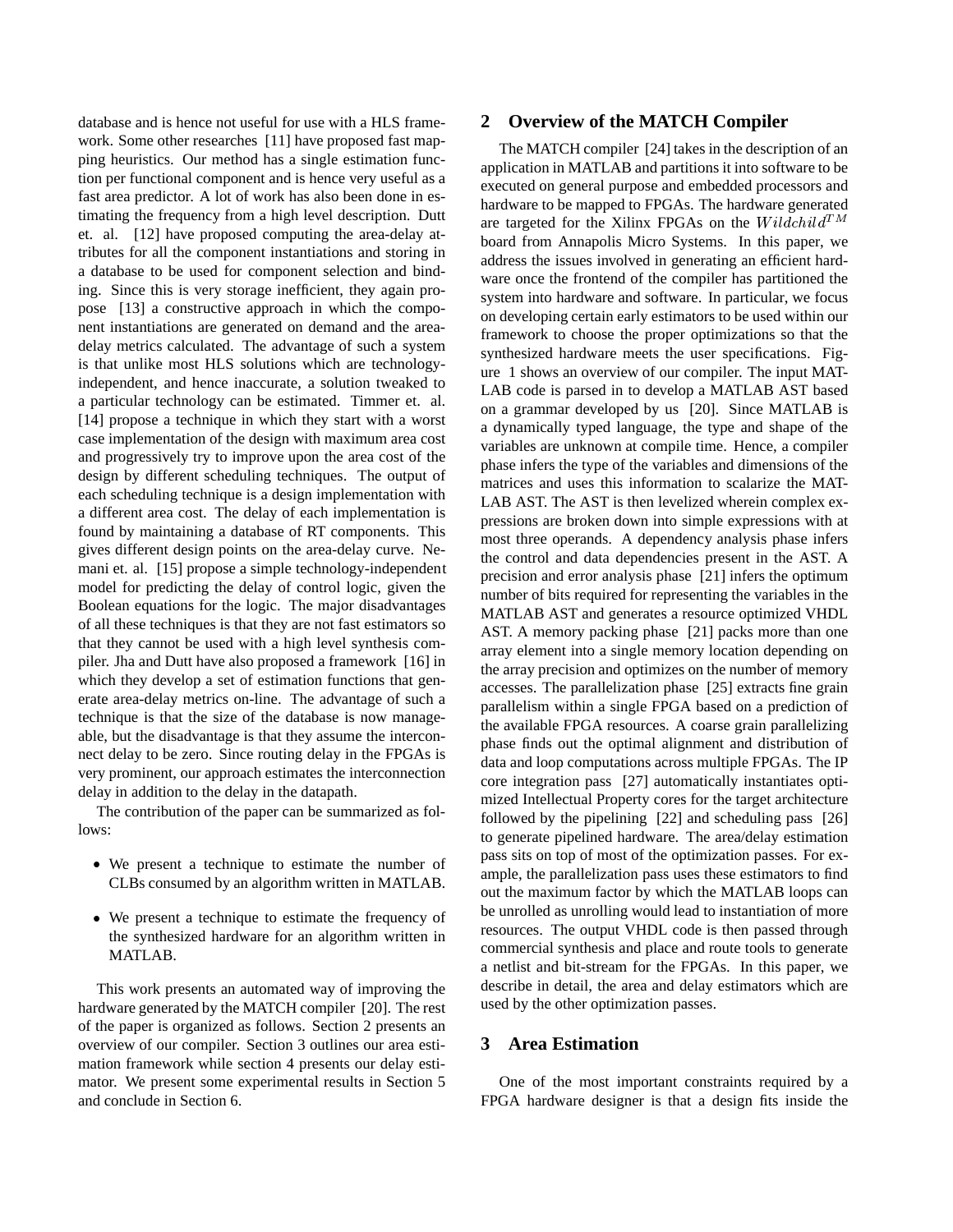

**Figure 1. Overview of the Synthesis Framework**

specified FPGA. This requires an estimate of the number of CLBs (Configurable Logic Blocks) required by the design. This is because a FPGA has fixed logic as well as fixed routing resources. A simple estimation of the FPGA CLB area from an Register Transfer Level (RTL) description of the hardware based upon the number of lines of VHDL code would be grossly inaccurate, because a single line of RTL code can create a wide complex multiplier while another line might require just a register to hold the result. Since, both the *Control Logic* and the *Datapath* of any design are implemented as lookup tables inside the CLBs, an accurate prediction of the number of CLBs required would need a count of the total number of hardware resources required by the design for the control logic and the datapath.

The total CLBs consumed by the datapath would depend on :

- the total number of different operators
- the number of operators of each type instantiated
- the bitwidth of each operator
- the total number of registers

The operator concurrency or the total number of operators is a measure of the total number of operations that must be simultaneously executed. This information is calculated after the scheduling step. *Paulin* et. al. have proposed a force directed scheduling algorithm where the probability that an operation is executed in a particular time step is calculated [17]. They propose that it is equally likely for an operation to be executed in any of the time slots between its as-soon-as-possible (ASAP) and its as-late-as-possible (ALAP) times. Such a scheduling gives us the probability that a particular resource will be used in a certain scheduling time step. We then use these probability figures to estimate the total number of operators in any execution time step. An initial binding gives us the information on the maximum number of operators of each type that need to be instantiated. Hence, we get the total number of different operators that need to be instantiated. Since the total number of CLBs consumed by each of these operators will depend on the input operand bitwidths, there is a need for a bitwidth analysis pass. We have developed a *Precision and Error Analysis* algorithm to accurately determine the minimum number of bits required to represent both integer and floating point variables [21]. This bitwidth information of the variables input to these operators is used to determine the size of these operators, in terms of the number of CLBs. Figure 2 shows the number of CLBs consumed by the different operators instantiated by the *Synplify* tool from *Synplicity* for the Xilinx *XC4010* FPGA. Hence, if we have an accurate estimation of the total number of different operators of each type and the bitwidth of the input variables, then we can determine the total number of CLBs consumed by these hardware components. Since all of these operators are instantiated as *IP Cores* from certain libraries, information similar to that in Figure 2 is available from the vendors of these libraries.

The CLBs also have certain Flip-Flops in addition to the lookup tables. Hence, all registers used in the designs use up CLB resources. Since the registers are used up by the VHDL variables declared, we need to determine the total number of variables that are simultaneously mapped to registers. In the VHDL representation of the hardware, all signals are mapped onto registers, while variables that cross clock boundaries or state boundaries in a state machine approach as ours are mapped onto registers. But, most high level synthesis tools might reuse registers across different variables. Hence, an estimate of the total number of variables that are simultaneously live would give us the total number of registers needed. The operator execution time defined by its ASAP and ALAP times defines the lifetime of an operation. The lifetime of a variable is approximated from the expectation of the execution times of its production and consumption nodes. Since the lifetime of the variables is known approximately, we apply the *left edge algorithm* [19] to determine the maximum number of variables that would be simultaneously live, and hence the number of registers required.

The total number of CLBs used by the *Control Logic* depends on:

- the total number of function generators used by the control
- the total number of registers used by the Finite State Machine (FSM)

We have determined experimentally that the number of function generators used by each nested *case* statement is three while that for each nested *if-then-else* statement is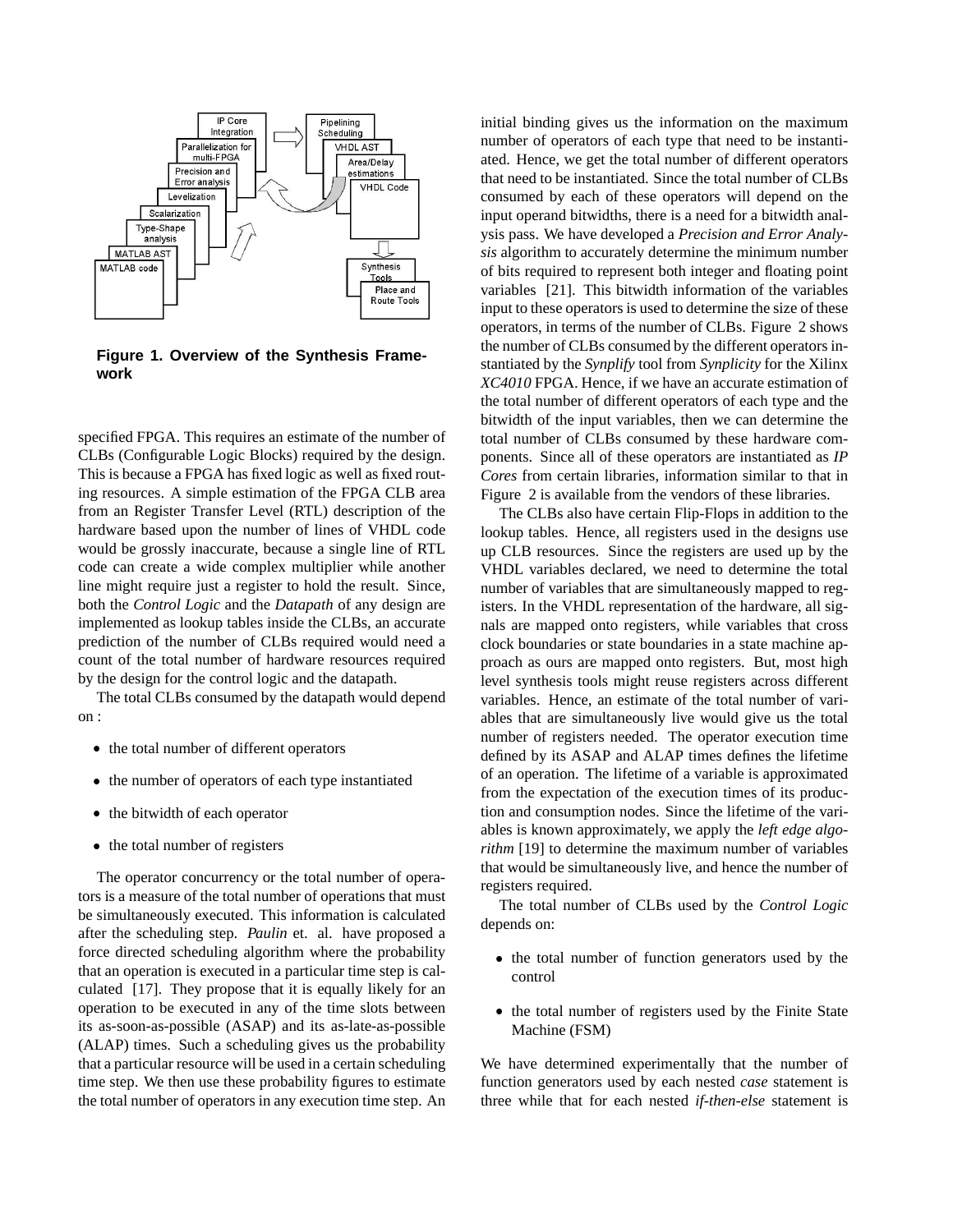four. Further, the number of registers used by the FSM depends on the number of states in the FSM which can be easily determined.

We determine the total number of CLBs consumed by both the control and the datapath using the formula:

Number of CLBs after Place and Route = maximum( $(\#$  of Function Generators)/2,# of registers)  $*$  $1.15$  (1)

where we divide the number of function generators by two since each CLB has 2 lookup tables. The factor of 1.15 was experimentally determined and is introduced to take into account all global optimizations done by the *XACT* place and route tool from Xilinx and CLBs used up for routing purposes.

Hence, we make a rough estimate of the total number of CLBs consumed by a design based on the resources consumed by the operators and by the registers. This information can then be used to estimate the maximum number of *adders* or other operators that can be instantiated and can hence be used with the parallelization pass to determine the maximum number of loop iterations that can be done in parallel within a single FPGA.

| Operator                                                                                                                                       |                     |                          |         |                      |         | # of Function Generators                                                                                                                                                                                                                                                                                                                                                                                                              |          |     |  |  |
|------------------------------------------------------------------------------------------------------------------------------------------------|---------------------|--------------------------|---------|----------------------|---------|---------------------------------------------------------------------------------------------------------------------------------------------------------------------------------------------------------------------------------------------------------------------------------------------------------------------------------------------------------------------------------------------------------------------------------------|----------|-----|--|--|
| Adder<br>Subtractor<br>Comparator<br><b>AND</b><br><b>OR</b><br><b>XOR</b><br><b>NOR</b><br><b>XNOR</b><br><b>NOT</b><br>Multiply<br>$(m * n)$ |                     |                          |         |                      |         | maximum bitwidth of input variable<br>maximum bitwidth of input variable<br>maximum bitwidth of input variable<br>maximum bitwidth of input variable<br>maximum bitwidth of input variable<br>maximum bitwidth of input variable<br>maximum bitwidth of input variable<br>$\mathbf{0}$<br>$if(m == 1)$<br>$#fgs = n;$<br>else if $(n == 1)$<br>$#fgs = m;$<br>elseif $(m == n)$<br>$#fgs = database1(m);$<br>elseif( $ m - n  == 1$ ) |          |     |  |  |
|                                                                                                                                                |                     |                          |         |                      |         | $#fgs = database2(m);$<br>elseif $(m > n)$<br>$swap(m,n)$ ;<br>else<br>#fgs = database2(m) + (n-m-1)*(2*m-1);                                                                                                                                                                                                                                                                                                                         |          |     |  |  |
| database1(m)                                                                                                                                   |                     |                          |         |                      |         |                                                                                                                                                                                                                                                                                                                                                                                                                                       |          |     |  |  |
| m                                                                                                                                              | 1                   | 2                        | 3       | $\overline{4}$       | 5       | 6                                                                                                                                                                                                                                                                                                                                                                                                                                     | 7        | 8   |  |  |
| value                                                                                                                                          | $\overline{1}$      | $\overline{\mathcal{L}}$ | 14      | 25                   | 42      | 58                                                                                                                                                                                                                                                                                                                                                                                                                                    | 84       | 106 |  |  |
| database2(m)                                                                                                                                   |                     |                          |         |                      |         |                                                                                                                                                                                                                                                                                                                                                                                                                                       |          |     |  |  |
| m<br>value                                                                                                                                     | 1<br>$\mathfrak{D}$ | 2<br>$\overline{7}$      | 3<br>22 | $\overline{4}$<br>40 | 5<br>61 | 6<br>87                                                                                                                                                                                                                                                                                                                                                                                                                               | 7<br>118 |     |  |  |

**Figure 2. Number of Function Generators consumed by Operators instantiated by the** *Synplify* **tool from** *Synplicity* **forthe Xilinx** *XC4010* **FPGA**

### **4 Delay Estimation**

Most high-level synthesis tools perform rapid design exploration and output a design which meets the user specified attributes which normally include certain area and performance constraints. To achieve rapid design closure, such tools should not only have rapid area estimators as outlined in the previous section, but also, delay estimators to determine whether the synthesized design would meet the frequency constraints.

Since all functional RT level components are mapped to parameterized Intellectual Property (IP) cores, an estimate of delay features of these cores is essential. One easy way out would be to maintain a database of delay figures for every possible IP core for every possible parameter like *number of inputs* and *input bitwidth*. Since this approach is not practical due to the large number of combinations possible, we propose a modified approach wherein the storage required would be minimal. An important point to note is that most of these IP cores are parameterized and hence, critical path of these IP cores actually consists of a repeatable part which can be easily determined. Hence, the delay of any IP core can be formulated as an equation based on the delay of a repeatable part of the critical path and the number of times it is repeated which depends on the various parameters like input bitwidth and fanout. Figure 3 shows the result of an experiment in which we characterize the delay of a 2-input adder as a function of the precision of the input operands. We can see that two input buffers, a lookup table (LUTs) and a XOR gate are instantiated for all the adders. The varying part of the hardware is a set of repeatable multiplexors, which depends on the precision of the input operand. Hence, if we know the delay of the multiplexors, then we can formulate a delay equation for the 2-input adder based on the input bitwidths.

delay =  $5.6 + 0.1 *$  (bitwidth  $-3 +$  floor(bits /4)) (2) delay =  $8.9 + 0.1 *$  (bitwidth -4 + floor((bits - 1) /4)) (3) delay =  $12.2 + 0.1$  \* (bitwidth  $-5 +$  floor((bits  $- 2$ ) /4)) (4)

Equation 2, 3 and 4 give the delay as a function of the input operand bitwidth for a two input adder, a three input adder and a four input adder respectively, where *bitwidth* is the maximum bitwidth of the two input operands.

delay =  $5.3 + 3.2 *$  (num fanin - 2) + 0.1 \* (bitwidth + floor(bitwidth -  $(num\_fanin - 2))$ ) (5)

Equation 5 combines the above three equations to have a delay equation for an adder as a function of the input operand bitwidths and the number of input fanins. Hence, the delay of any functional component would be :

delay = a + b  $*$  num fanin +  $\sum c_i * \text{bit\_width}_i$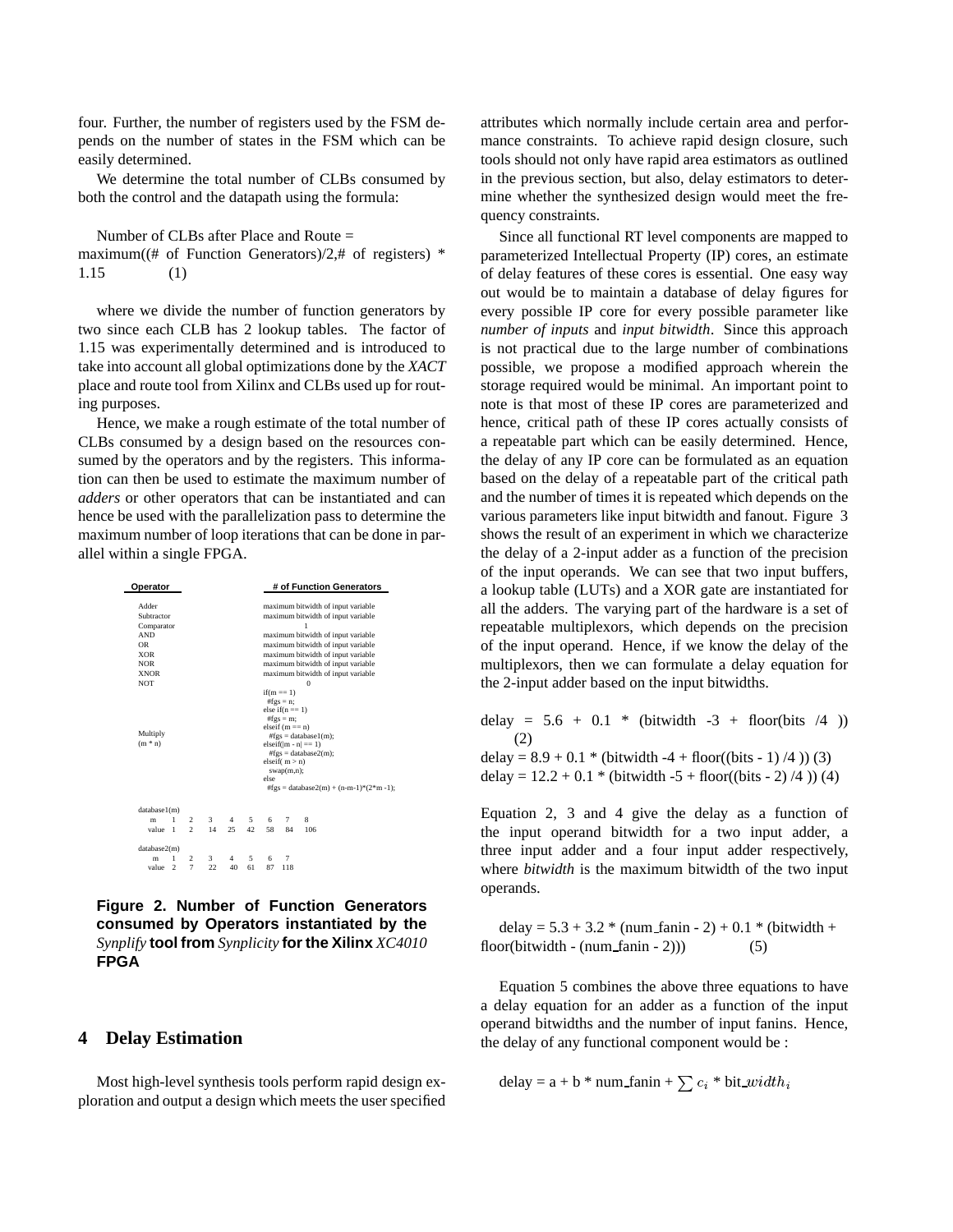where the summation is on the different input operands and a, b and c are constants to be experimentally determined. Such delay equations can be experimentally determined for various other basic operators. Complex functions can now be broken down into these basic operations to calculate the delay. These delay equations can now be used to calculate the delay in the critical path of the hardware. Our compiler generates a hardware represented as a state machine. In our approach, we assume a state boundary to be a clock boundary so that all computations within a state are performed concurrently. Hence, the computation which takes the maximum time across all states would determine the critical path of the circuit. Since we know the hardware required for each computation which is implemented as an IP core, the time taken for every computation can be easily obtained from the delay equations. Hence, we can accurately determine the delay in the critical path of the circuit based only on logic components.



**Figure 3. The delay of a 2-input adder is dependent on the number of operand bits**

Even though we can estimate the critical path delay in the datapath based on the delay equations, this estimate of the critical path delay would be inaccurate as we neglect the delay in the interconnections. Hence, we propose a technique to find out the lower and the upper bound interconnection delay. This assumes that the placement tool provides a good partitioning of the netlist so that closely connected components are placed together. Since the interconnection delay is directly dependent on the length of the interconnection, a good delay estimator needs to accurately estimate the average interconnection length of a routed circuit. The average interconnection length can be determined by taking a useful result from [18]. There is an empirical relationship known as Rent's rule which is used for predicting the number of external connections from a given number of components in well-partitioned computer logic. If we assume that a good FPGA placement tool provides a good partitioning of the nodes, the average number of external connections will follow Rent's rule. *Feuer* et. al . [18] have derived a formula for the average wirelength distribution in terms of the Rent parameter for random computer logic to be:

$$
L = \sqrt{2} \frac{(2-\alpha)(5-\alpha)}{(3-\alpha)(4-\alpha)} \frac{C^{p-0.5}}{1+C^{p-1}}
$$
(6)  
\n
$$
\alpha = 2(1-p)
$$
(7)

where C is the number of CLBs and p is the Rent parameter. The number of CLBs can be accurately determined from the previous section for area estimation and the Rent's parameter is experimentally determined to be 0.72.

Equation 6 and 7 can be used to calculate the average interconnection length of a design while the length of a wire segment between *Programmable Interconnect Points* (PIPs), which mark the beginning of new wire segments in FPGAs, is provided by the FPGA manufacturer. Hence, we can use this to find out the maximum number of PIPs that are used by a two-point connection. Since the routing delay would be the delay of the wire segments between PIPs (which is provided by the FPGA manufacturer) plus the delay inside the PIPs (which is also provided by the manufacturer), we can get an upper bound of the interconnection delay. Further, since most commercial FPGAs like the XC4010 have double lines, we can assume all connections to be routed using these double lines so that the number of PIPs and wire segments would be halved. Since we can also get the delay in a double line from the FPGA manufacturer, we can now get a lower bound for the interconnection delay. The combination of the logic and the interconnection delay would hence give us a lower bound and an upper bound on the synthesized circuit frequency.

#### **5 Experimental Results**

We carried out some experimental results to validate our strategy for the estimation of the number of CLBs consumed. We took some image processing benchmarks written in MATLAB, used our compiler to generate the corresponding VHDL and then used *Synplify* from Synplicity to generate the netlist. We input this netlist to the *XACT* place and route tools from Xilinx to get the actual number of CLBs consumed. We then used our area estimator to estimate the number of CLBs consumed. Table 1 shows the estimated CLB consumption and the actual number of CLBs consumed for certain benchmark circuits. We get a worst case error of 16%. This is in fact not so inaccurate because we are dealing with two levels of commercial tools. There is a definite uncertainity on how the logic synthesis tools like *Synplify* share resources across clock cycles, which will affect the total number of resources instantiated. Further, the placement tools might perform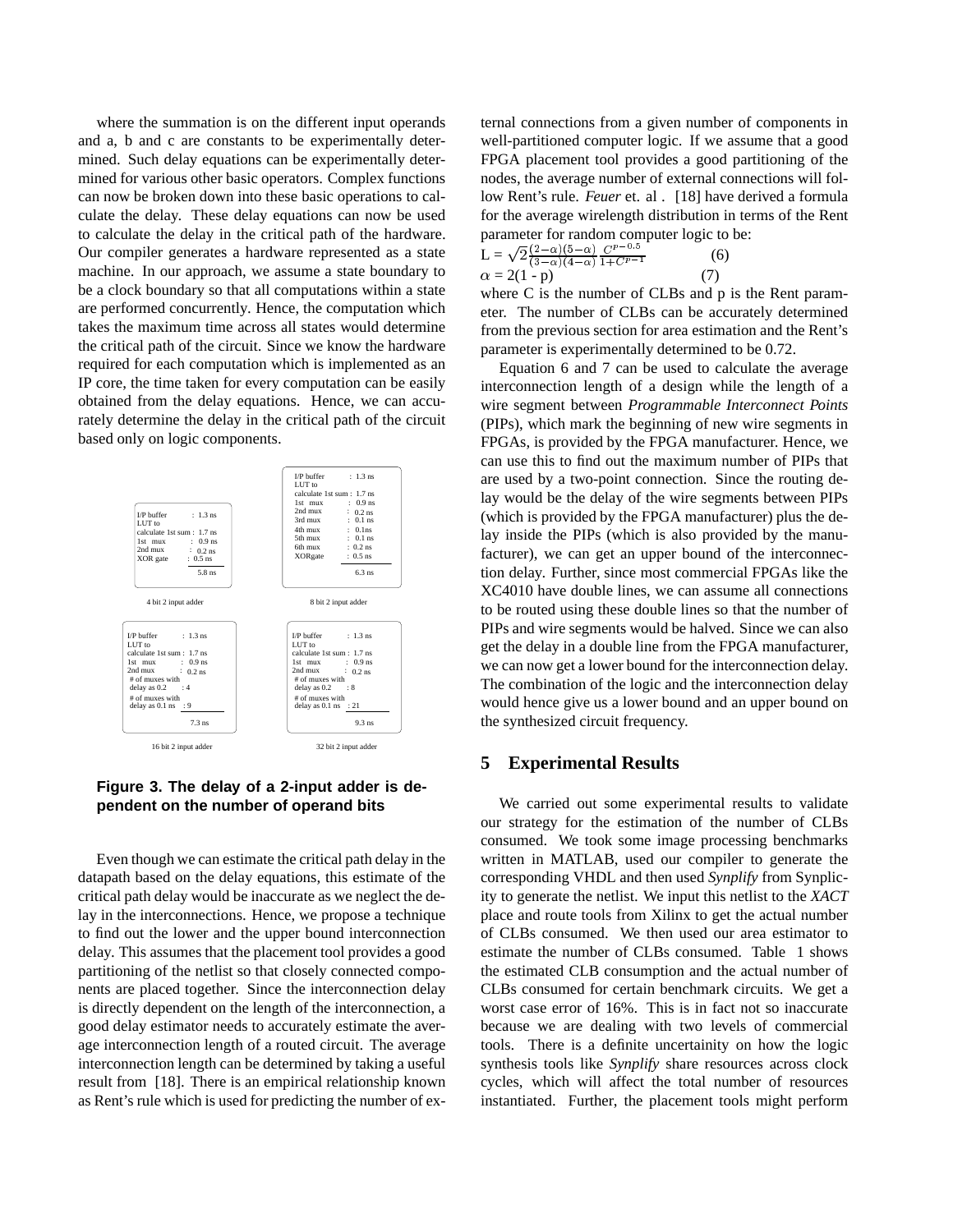| <b>Benchmarks</b> | <b>Estimated CLBs</b> | <b>Actual CLBs</b> | % Error in Estimation |
|-------------------|-----------------------|--------------------|-----------------------|
| Avg. Filter       | 120                   | 135                | 11.1                  |
| Homogeneous       | 42                    | 48                 | 12.5                  |
| Sobel             | 228                   | 271                | 15.8                  |
| Image Thresh.     | 52                    | 60                 | 13.3                  |
| Motion Est.       | 478                   | 502                | 4.7                   |
| Matrix Mult.      | 165                   | 160                |                       |
| Vector Sum        | 53                    |                    | 14.5                  |

**Table 1. Experimental Results showing the percentage error in area estimation**

**Table 2. Experimental Results showing the accuracy of our area estimator in predicting the maximum loop unrolling factor,** <sup>4</sup> **: Results extracted by simulation as design did not fit on the Xilinx 4010**

|                              |             | Single FPGAs |             | multiple FPGAs |         | multiple FPGAS plus |         |         |
|------------------------------|-------------|--------------|-------------|----------------|---------|---------------------|---------|---------|
|                              |             |              |             |                |         | loop unrolling      |         |         |
| <b>Benchmarks</b>            | <b>CLBs</b> | Time         | <b>CLBs</b> | Time           | Speedup | <b>CLBs</b>         | Time    | Speedup |
| Sobel                        | 496         | 0.410        | 696         | $0.06*$        | 6.8     | 696                 | $0.06*$ | 6.8     |
| Image Thresholding           | 73          | 0.28         | 372         | 0.04           | 7.0     | 395                 | 0.01    | 28      |
| Homogeneous                  | 93          | 0.32         | 378         | 0.042          | 7.5     | 398                 | 0.02    | 16      |
| <b>Matrix Multiplication</b> | 133         | 12.61        | 375         | 2.06           | 6.1     | 375                 | 2.06    | 6.1     |
| Closure                      | 164         | 12.71        | 425         | $2.18*$        | 5.83    | 425                 | $2.18*$ | 5.83    |

some global optimizations during technology mapping. Also, the routing tool might use some of the CLBs as feed-through. Equation (1) does account for some of these through an experimentally determined factor. To prove that even this much inaccuracy is sufficient to use this estimator with some of the optimization passes, we use this estimator along with the parallelization pass to find out the maximum unroll factor for a MATLAB loop. We again took some image processing benchmarks and used our compiler to synthesize hardware for the multi-FPGA *WildChild* board. The *WildChild* board has 8 FPGAs so that partitioning loop computations across the FPGAs leads to reduction in the execution time. The third column in Table 2 shows a speedup of around 6-7 on 8 FPGAs [25], where speedup is defined as the execution time on a single FPGA to the execution time on 8 FPGAs. Since most image processing applications have parallel nested loops, a much higher speedup can be achieved by unrolling the loops within a FPGA. Hence, we hand unroll the innermost *for* loop in the benchmarks progressively, until the design would not fit inside the Xilinx 4010 FPGA. Thus, we got the maximum unroll factor for a particular benchmark. Then, we used our estimation strategy to verify that we could predict the maximum unroll factor which is dependent on the number of CLBs available. The last column of Table 2 shows the speedup attained by extracting parallelism within a single FPGA in addition to partitioning loop computations across the multiple FPGAs. For the *Image Thresholding* benchmark, we get a speedup of around 28 on eight FPGAs. The

computation inside the *Image Thresholding* code consists of a *if-then-else* statement inside a doubly nested *for* loop. Our parallelization phase predicts a requirement of four CLBs for the *if-then-else* statement and a single CLB for the comparison. Hence, unrolling each loop iteration would result in the usage of five extra CLBs. Using Equation 1, we see that the maximum unroll factor can be predicted to be :

 $(5 * Unroll_Factor) * 1.15 + 372 \le 400$ 

where, we require 5 extra CLBs for unrolling the loop once, 1.15 is the factor used to account for the extra CLBs required after the place and route stage, 372 is the number of CLBs already used up by the design and 400 is the maximum number of CLBs in a Xilinx 4010 FPGA. The maximum unroll factor can hence be predicted to be 4. Since the unrolled loop iterations would be done in parallel with the instantiation of extra hardware, the total speedup of the final design would be 4 times the speedup achieved by a multi-FPGA partitioning. It can be seen from Table 2 that the actual speedup attained after loop unrolling is 28 for a design that fits inside the FPGA and uses almost all the available CLBs, which proves that our prediction based mechanism is accurate. For most of the other designs, we could not extract parallelism within the FPGA as almost all of the CLBs were used up by the design. This experiment validates the need of such an estimation technique to generate efficient hardware and also that our area estimator is accurate enough to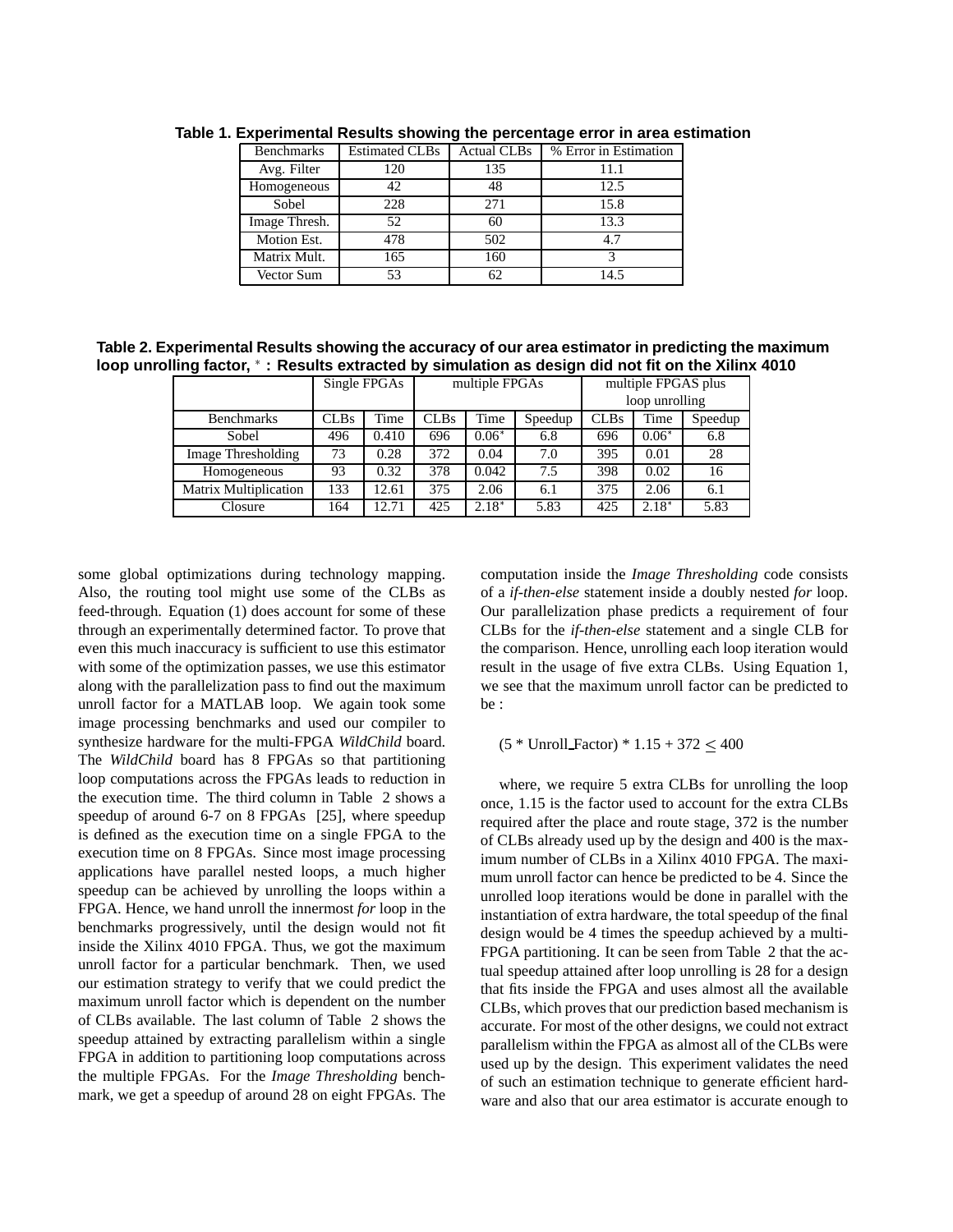| <b>Benchmarks</b> | CLBs | Logic Delay  | Estimated        | <b>Estimated Critical</b> | <b>Actual Critical</b> | % Error       |
|-------------------|------|--------------|------------------|---------------------------|------------------------|---------------|
|                   |      |              | Routing Delay(d) | Path Delay $(p)$          | Path Delay             | in Estimation |
|                   |      | $(in \; ns)$ | $(in \; ns)$     | $(in \; ns)$              | $(in \; ns)$           |               |
| Sobel             | 194  | 33.9         | 2.46 < d < 9.26  | 36.36 < p < 43.16         | 42.64                  | 1.2           |
| VectorSum1        | 99   | 26.1         | 1.66 < d < 7.32  | 27.76 < p < 33.42         | 32.75                  | 2.05          |
| VectorSum2        | 174  | 29.1         | 2.32 < d < 8.93  | 31.42 < p < 38.03         | 37.3                   | 1.95          |
| VectorSum3        | 168  | 34.5         | 2.29 < d < 8.89  | $36.79 \le p \le 43.34$   | 40.03                  | 8.26          |
| MotionEst.        | 147  | 40.3         | 2.12 < d < 8.44  | 42.42 < p < 48.74         | 48.08                  | 1.37          |
| ImageThresh1      | 227  | 42.9         | 2.68 < d < 9.79  | 45.58 < p < 52.69         | 48.3                   | 9.09          |
| ImageThresh2      | 199  | 34.4         | 2.50 < d < 9.38  | 36.9 < p < 43.78          | 42.05                  | 4.11          |
| Filter            | 134  | 38.7         | 1.99 < d < 8.16  | 40.69 < p < 46.86         | 41.372                 | 13.3          |

**Table 3. Experimental Results showing the Routing Delay Estimation. Benchmarks which end with a numeric are different hardware implementations of the same benchmark**

be used with some of the optimization passes.

To validate our routing estimations, we performed an experiment on five benchmark circuits. First, we used our compiler to generate the VHDL representation of the hardware. For some of the benchmarks like the *Vector Sum*, we used various optimizations to generate different hardware implementations with the same functionality. Then we used commercial synthesis tools from *Synplicity* and place and route tools from *Xilinx* to extract the final synthesized frequency. Since our compiler outputs a state machine representation of the hardware, we traverse the various states to find out the total CLB utilization based on the estimates outlined in the earlier section. We then use our estimation techniques to predict the delay in the datapath. Again, since the delay equations were derived after several runs of the *Synplicity* synthesis tool, this matches the delay from the *Synplicity* tool exactly. We then used Equation 6 and 7 to estimate the average interconnection length for the routed benchmark. The *Xilinx 4010* databook provides information on the delay in the various routing channels. The delay of a single line in the *Xilinx 4010* is 0.3 nanoseconds, of a double line is 0.18 nanoseconds while that inside a programmable switch matrix is 0.4 nanoseconds. We use this information along with the average interconnection length to calculate the lower bound and the upper bound of the routing delay. Table 3 shows the results of our routing estimation on various benchmarks. It can be seen that for all the benchmarks, the final critical path delay (and hence the frequency) is within the lower and upper bound delay estimated by us. Further, the last column shows a worst case error in estimation to be around 13 %. Since the estimation technique presented is fast and fairly accurate, this can be used with a high level synthesis tool like our compiler for rapid design space exploration. The main advantage will be in pruning off designs, which will never meet the user provided area and frequency constraints, during exploration of hardware implementations.

### **6 Conclusion**

We have presented an estimator for finding out the area of a design in terms of the number of CLBs consumed by the design in a FPGA, and an estimator for finding out the frequency of a design after place and route from a description of the design as an algorithm in MATLAB. We have shown that these estimations can not only be made very fast, but the area estimations are within 16% of the actual number of CLBs consumed, while the frequency estimations are within 13% of the actual synthesized frequency. Hence, our estimators are fast and accurate enough to be used with a high-level synthesis compiler like our compiler for design space explorations.

## **References**

- [1] I. Page *Constructing hardware-software systems from a single description*, Journal of VLSI Signal Processing, pp. 87-107, 1996
- [2] J. Babb, M. Rinard, C.A. Moritz, W. Lee, M. Frank, R. Barua, S. Amarasinghe *Parallelizing Applications into Silicon*, FCCM 1999
- [3] D. Galloway *The Transmogrifier C Hardware Description Language and Compiler for FPGAs*, FCCM'95
- [4] M. Gokhale, J. Stone, J. Arnold and M. Kalinowski, *Stream-Oriented FPGA Computing in the Streams-C High Level Language*, Proc. Field-Programmable Custom Computing Machines, April 2000.
- [5] G. Doncev, M. Leeser and S. Tarafdar, *High-Level Synthesis for Designing Cu stom Computing Hardware*, Proc. Field-Programmable Custom Computing Machines, April 1998.
- [6] A. Duncan, D. Hendry, and P. Gray, *An Overview of the COBRA-ABS High Level Synthesis System for Multi-FPGA Systems*, Proc. Field-Programmable Custom Computing Machines, April 1998.
- [7] J.M.P.Cardoso and H.C.Neto *Towards an Automatic Path from Java(tm) Bytecodesto Hardware Through High-Level Synthesis*, Proceedings of the 5th IEEE International Conference on Electronics, Circuits and Systems (ICECS-98), Lisbon, Portugal, September 7- 10, 1998, pp. 85-88
- [8] B. L. Hutchings and B. E. Nelson,*Using General-Purpose Programming Languages for FPGA Design*, Proc. 37th Design Automation Conference, June 2000.